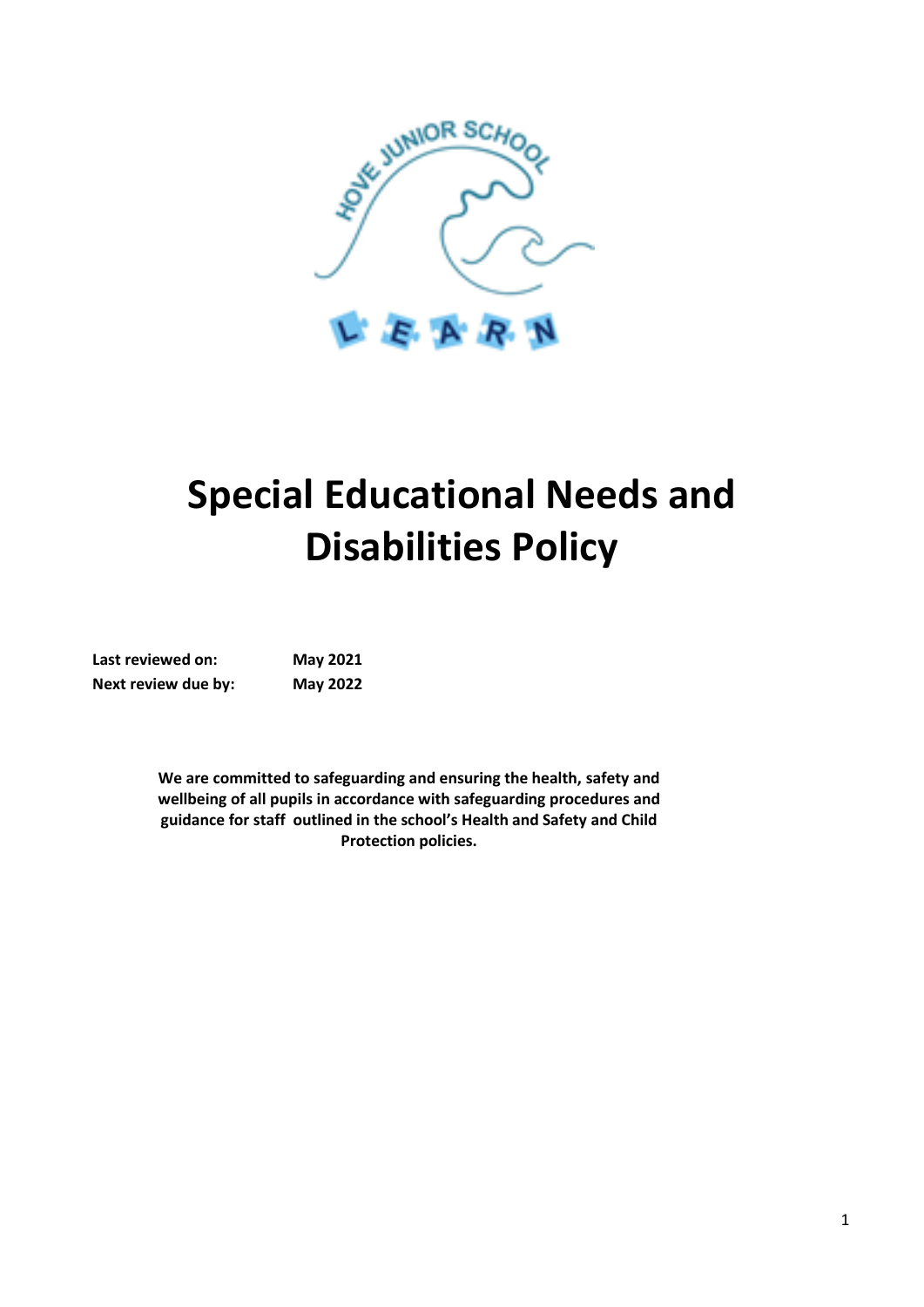# **Hove Junior School**

# **Policy for Special Educational Needs and Disabilities**

# **Contents**

| 1. Aims                                    |   |
|--------------------------------------------|---|
| 2. Legislation and guidance                | 3 |
| 3. Definitions                             | 3 |
| 4. Roles and responsibilities              | 3 |
| 5. SEND information report                 |   |
| 6. Monitoring arrangements                 | 8 |
| 7. Links with other policies and documents |   |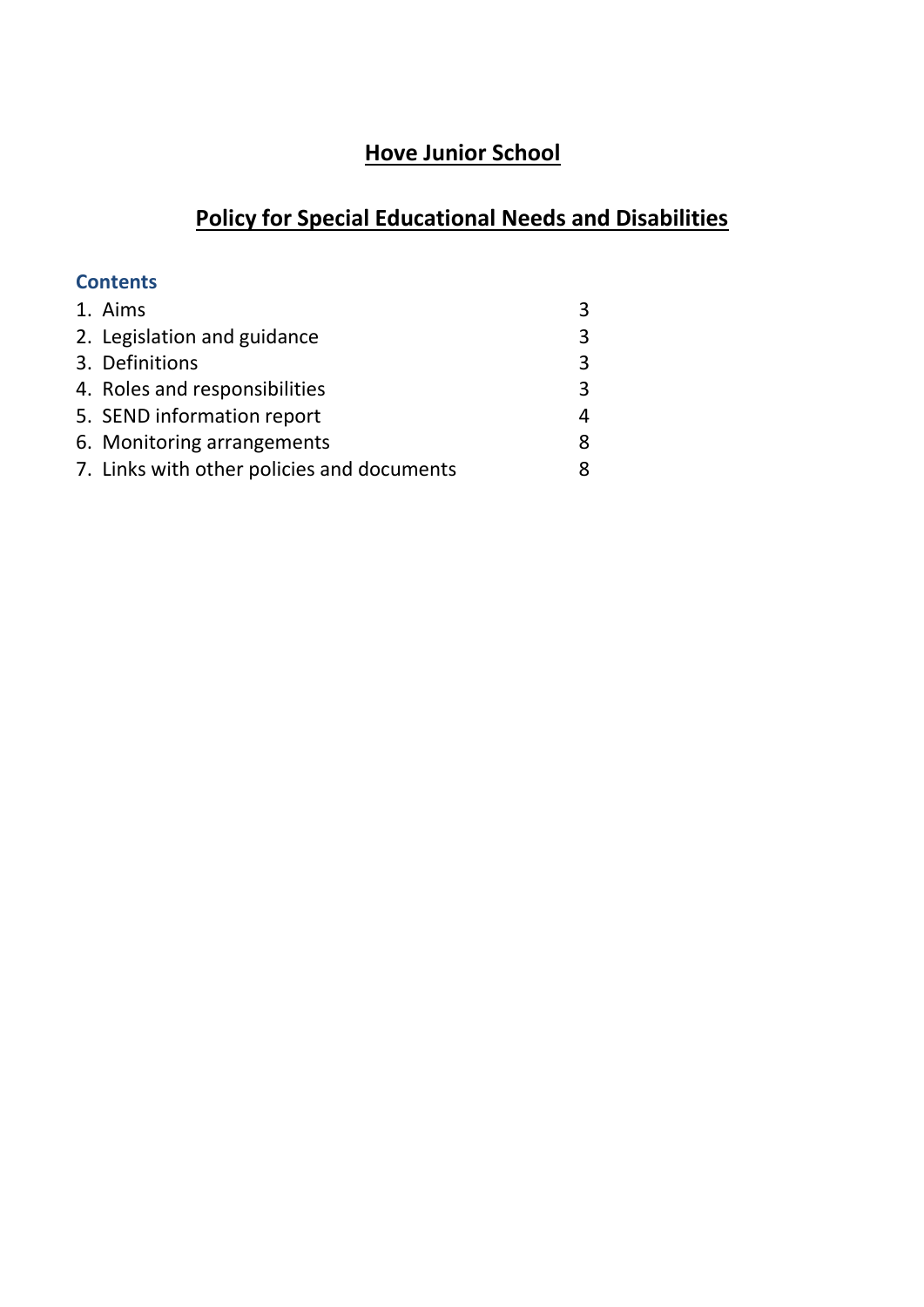# **1. Aims**

Our SEND policy and information report aims to:

Set out how our school will support and make provision for pupils with special educational needs (SEND) Explain the roles and responsibilities of everyone involved in providing for pupils with SEND

# **2. Legislation and guidance**

This policy and information report is based on the statutory [Special Educational Needs and Disability \(SEND\)](https://www.gov.uk/government/uploads/system/uploads/attachment_data/file/398815/SEND_Code_of_Practice_January_2015.pdf)  [Code of Practice](https://www.gov.uk/government/uploads/system/uploads/attachment_data/file/398815/SEND_Code_of_Practice_January_2015.pdf) and the following legislation:

- [Part 3 of the Children and Families Act 2014](http://www.legislation.gov.uk/ukpga/2014/6/part/3), which sets out schools' responsibilities for pupils with SEN and disabilities
- [The Special Educational Needs and Disability Regulations 2014](http://www.legislation.gov.uk/uksi/2014/1530/contents/made), which set out schools' responsibilities for education, health and care (EHC) plans, SEND coordinator's (SENCOs) and the SEND information report

# **3. Definitions**

A pupil has SEND if they have a learning difficulty or disability which calls for special educational provision to be made for them.

They have a learning difficulty or disability if they have:

- A significantly greater difficulty in learning than the majority of the others of the same age, or
- A disability which prevents or hinders them from making use of facilities of a kind generally provided for others of the same age in mainstream schools

Special educational provision is educational or training provision that is additional to, or different from, that made generally for other children or young people of the same age by mainstream schools.

# **4. Roles and responsibilities**

#### **4.1 The Inclusion Managers - Mandy Stewart (Portland Road) Charlotte Wallace (Holland Road)**

They will:

- Work with the headteacher and SEND governor to determine the strategic development of the SEND policy and provision in the school
- Have day-to-day responsibility for the operation of this SEND policy and the co-ordination of specific provision made to support individual pupils with SEND, including those who have EHC plans
- Provide professional guidance to colleagues and work with staff, parents, and other agencies to ensure that pupils with SEND receive appropriate support and high-quality teaching
- Advise on the graduated approach to providing SEND support
- Advise on the deployment of the school's delegated budget and other resources to meet pupils' needs effectively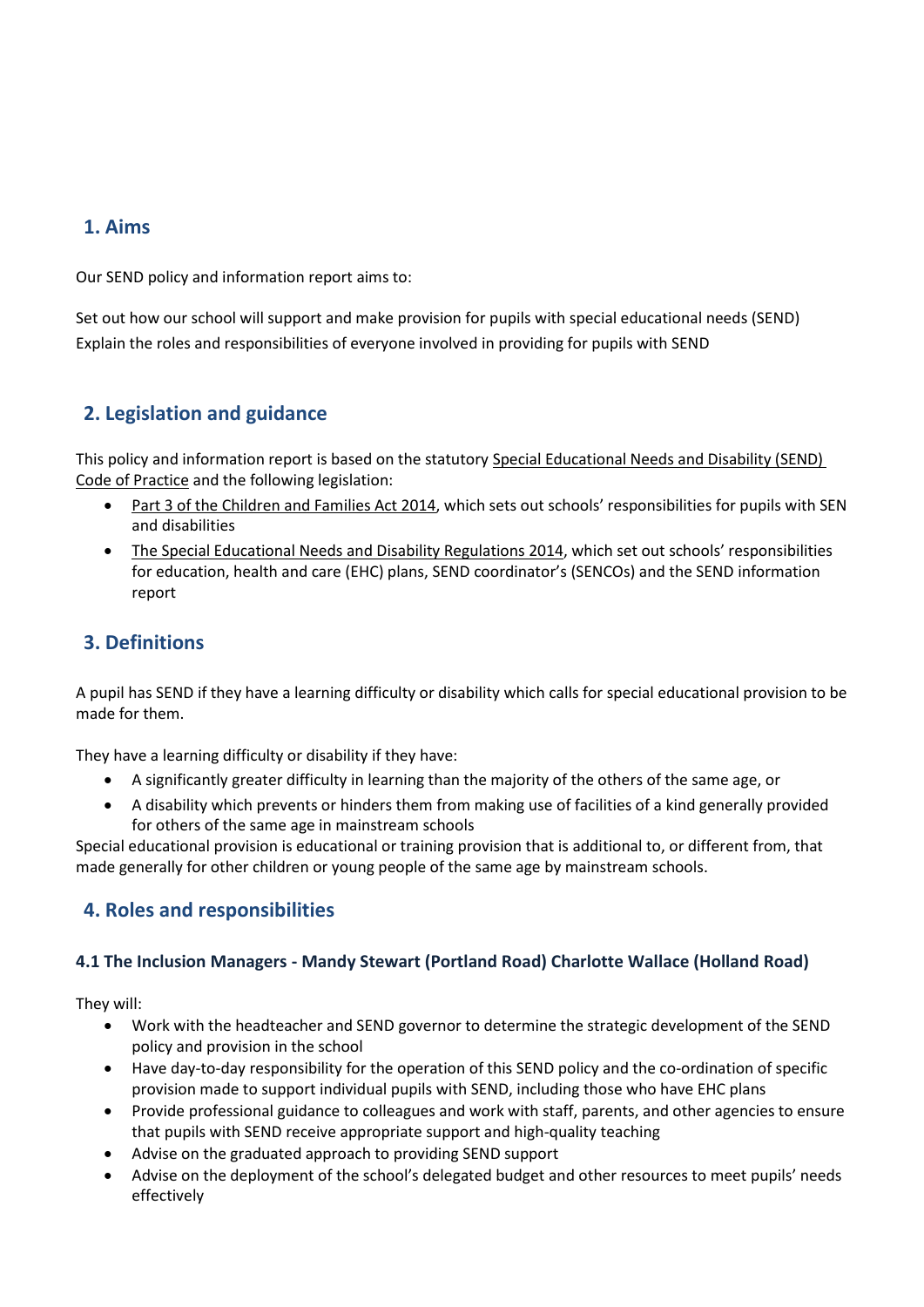- Be the point of contact for external agencies, especially the local authority and its support services
- Liaise with potential next providers of education to ensure that the school meets its responsibilities under the Equality Act 2010 with regard to reasonable adjustments and access arrangements
- Ensure the school keeps the records of all pupils with SEND up to date.

#### **4.2 The SEND Link Governor – Ben Scott**

The SEND Link Governor will:

- Help to raise awareness of SEND issues at governing board meetings
- Monitor the quality and effectiveness of SEND and disability provision within the school and update the governing board on this
- Work with the headteacher and SENDCO to determine the strategic development of the SEND policy and provision in the school.

#### **4.3 The Executive Headteacher – Madeleine Southern**

The Headteacher will:

- Work with the SENDCO and SEND governor to determine the strategic development of the SEND policy and provision within the school
- Have overall responsibility for the provision and progress of learners with SEN and/or a disability

#### **4.4 Class teachers**

Each class teacher is responsible for:

- The progress and development of every pupil in their class
- Working closely with any teaching assistants or specialist staff to plan and assess the impact of support and interventions and how they can be linked to classroom teaching
- Working with the SENDCO to review each pupil's progress and development and decide on any changes to provision
- Ensuring they follow this SEND policy.

#### **4.5 Learning mentors - Naomi Miller and Elaine McMahon**

 Learning mentors support all children with SEND with special attention to pastoral needs. They work with the Inclusion Managers to create a program of interventions and support for pupils.

## **5. SEND information report**

#### **5.1 The kinds of SEND that are provided for**

Our school currently provides additional and/or different provision for a range of needs, including:

 **Communication and interaction, for example, autistic spectrum condition, (sometimes referred to as autism spectrum disorder) speech and language difficulties:**  Children and young people with speech, language and communication needs (SLCN) have difficulty in communicating with others. This may be because they have difficulty saying what they want to, understanding what is being said to them or they do not understand or use social rules of communication. The profile for every child with SLCN is different and their needs may change over time. They may have difficulty with one, some or all of the different aspects of speech, language or social communication at different times of their lives. Children and young people with ASC are likely to have particular difficulties with social interaction. They may also experience difficulties with language, communication and imagination, which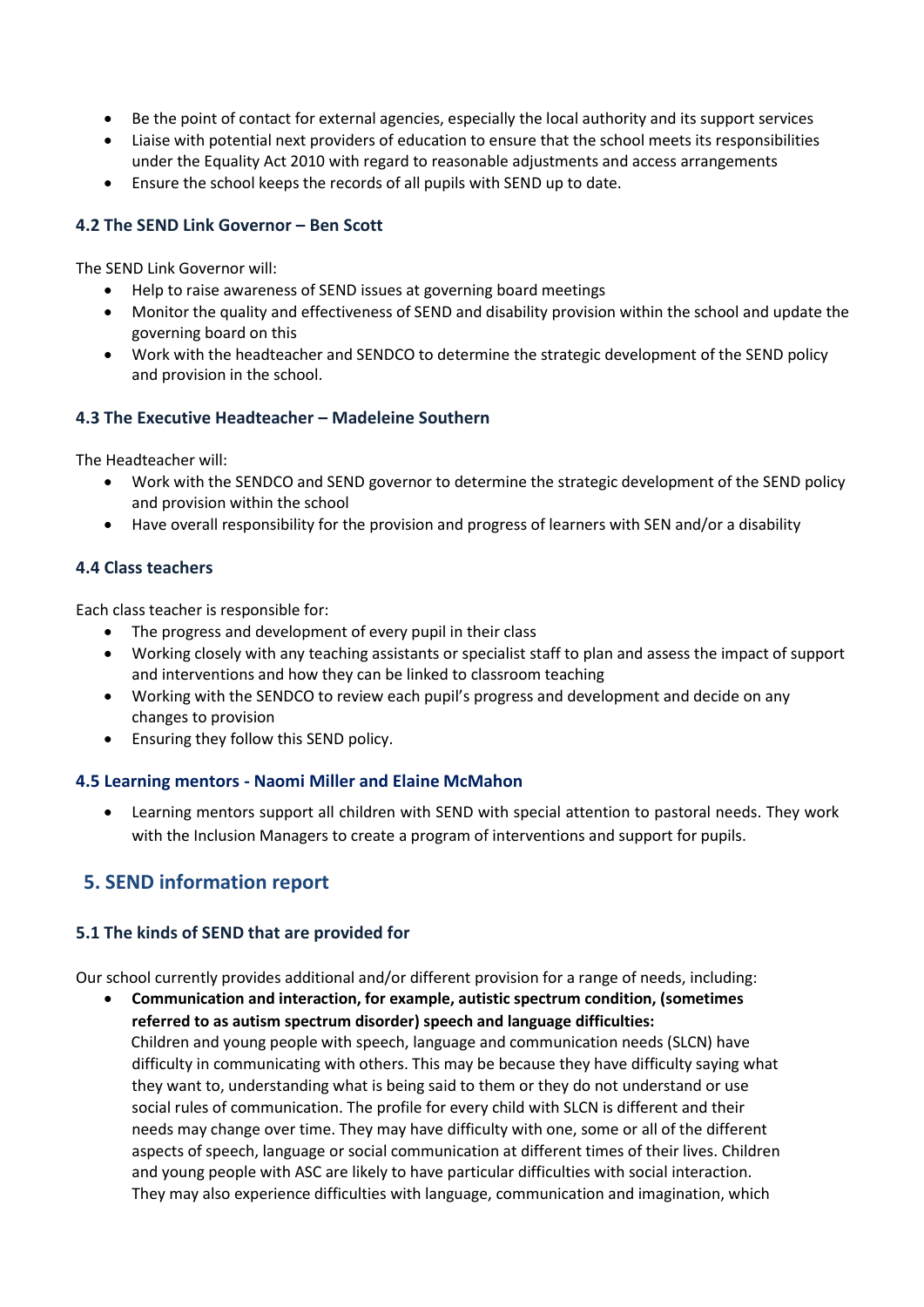can affect how they relate to others.

#### **Cognition and learning:**

Support for learning difficulties may be required when children and young people learn at a slower pace than their peers, even with appropriate differentiation of learning in place. Learning difficulties cover a wide range of needs, including moderate learning difficulties (MLD), severe learning difficulties (SLD), where children are likely to need support in all areas or specific learning difficulties (SpLD) which affect one or more specific aspects of learning. This encompasses a range of conditions such as dyslexia, dyscalculia and dyspraxia, Down Syndrome or Global Developmental Delay.

#### **Social, emotional and mental health difficulties, for example, attention deficit hyperactivity disorder (ADHD):**

Children and young people may experience a wide range of social and emotional difficulties that manifest themselves in many ways. These may include becoming withdrawn or isolated, as well as displaying challenging, disruptive or disturbing behaviour. These behaviours may reflect underlying mental health difficulties such as anxiety or depression, self-harming, eating disorders or physical symptoms that are medically unexplained. Other children and young people may have disorders such as attention deficit disorder, attention deficit hyperactive disorder or attachment disorder.

 **Sensory and/or physical needs, for example, visual impairments, hearing impairments, processing difficulties, epilepsy:** 

Some children and young people require special educational provision because they have a disability, which prevents or hinders them from making use of the educational facilities generally provided. These difficulties can be age related and may fluctuate over time. Many children and young people with vision impairment (VI) or hearing impairment (HI) will require specialist support and/or equipment to access their learning. Some children and young people with a physical disability (PD) require additional ongoing support and equipment to access all the opportunities available to their peers.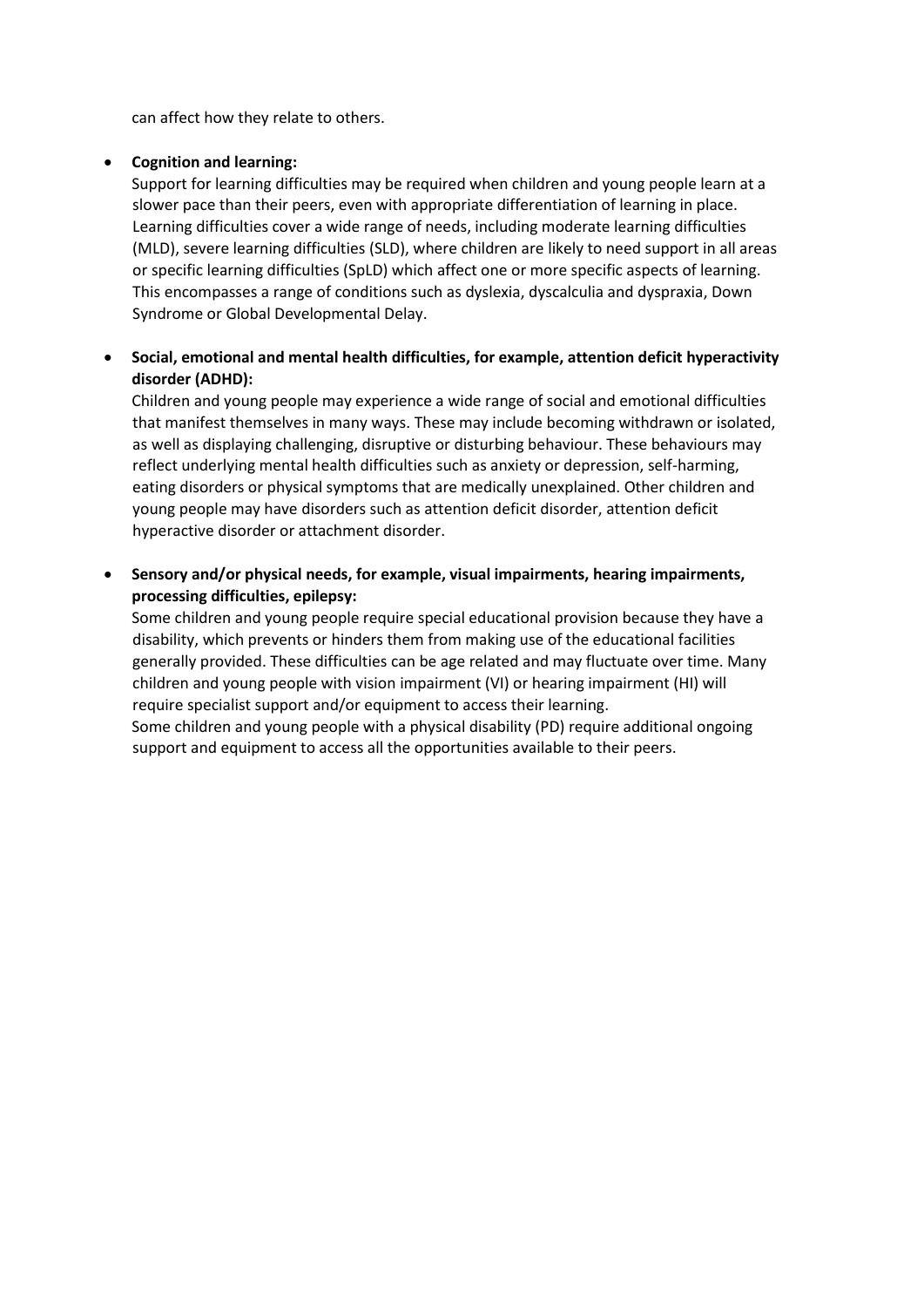| <b>Year Group</b>    | Year <sub>3</sub> | Year 4     | Year 5     | Year <sub>6</sub> |
|----------------------|-------------------|------------|------------|-------------------|
| <b>On Roll Total</b> | 168               | 188        | 191        | 220               |
| <b>Total HR</b>      | 46                | 61         | 71         | 96                |
| <b>Total PR</b>      | 122               | 127        | 120        | 124               |
|                      |                   |            |            |                   |
| C+I needs            |                   |            |            |                   |
| <b>HR</b>            | 5(10.9%)          | 1(1.6%)    | 4(5.6%)    | 5(5.2%)           |
| <b>PR</b>            | 13 (10.7%)        | 1(0.8%)    | 1(0.8%)    | 6(5%)             |
|                      |                   |            |            |                   |
| C+L needs            |                   |            |            |                   |
| <b>HR</b>            | 2(4.3%)           | 5(7%)      | 7(9.9%)    | 9(9.4%)           |
| <b>PR</b>            | 5(4.10%)          | 13 (10.2%) | 13 (10.8%) | 7(5.6%)           |
|                      |                   |            |            |                   |
| <b>SEMH needs</b>    |                   |            |            |                   |
| <b>HR</b>            | 1(2.2%)           | 1(1.6%)    | 1(1.4%)    | 4(4.2%)           |
| <b>PR</b>            | 3(2.5%)           | 3(2.4%)    | 5(4.2%)    | 3(2.4%)           |
|                      |                   |            |            |                   |
| SI/PI needs          |                   |            |            |                   |
| <b>HR</b>            | 1(2%)             | $0(0\%)$   | 1(1.4%)    | 2(2.1%)           |
| <b>PR</b>            | 1(0.8%)           | 2(1.6%)    | 3(2.5%)    | 3(2.4%)           |
|                      |                   |            |            |                   |
| <b>Total SEND</b>    |                   |            |            |                   |
| <b>HR</b>            | 9(20%)            | 7(11%)     | 13 (18%)   | 20 (20%)          |
| <b>PR</b>            | 22 (18%)          | 19 (15%)   | 22 (18%)   | 19 (15%)          |

#### SEND Information for both sites correct 13.5.21

#### **5.2 Identifying pupils with SEND and assessing their needs**

We will assess each pupil's current skills and levels of attainment on entry, which will build on previous settings and Key Stages, where appropriate. Class teachers will make regular assessments of progress for all pupils and identify those whose progress:

- Is significantly slower than that of their peers starting from the same baseline
- Fails to match or better the child's previous rate of progress
- Fails to close the attainment gap between the child and their peers
- Widens the attainment gap

This may include progress in areas other than attainment, for example, social needs.

Slow progress and low attainment will not automatically mean a pupil is recorded as having SEND.

When deciding whether special educational provision is required, we will start with the desired outcomes, including the expected progress and attainment, and the views and the wishes of the pupil and their parents. We will use this to determine the support that is needed and whether we can provide it by adapting our core offer, or whether something different or additional is needed.

#### **5.3 Consulting and involving pupils and parents**

We will have an early discussion with the pupil and their parents when identifying whether they need special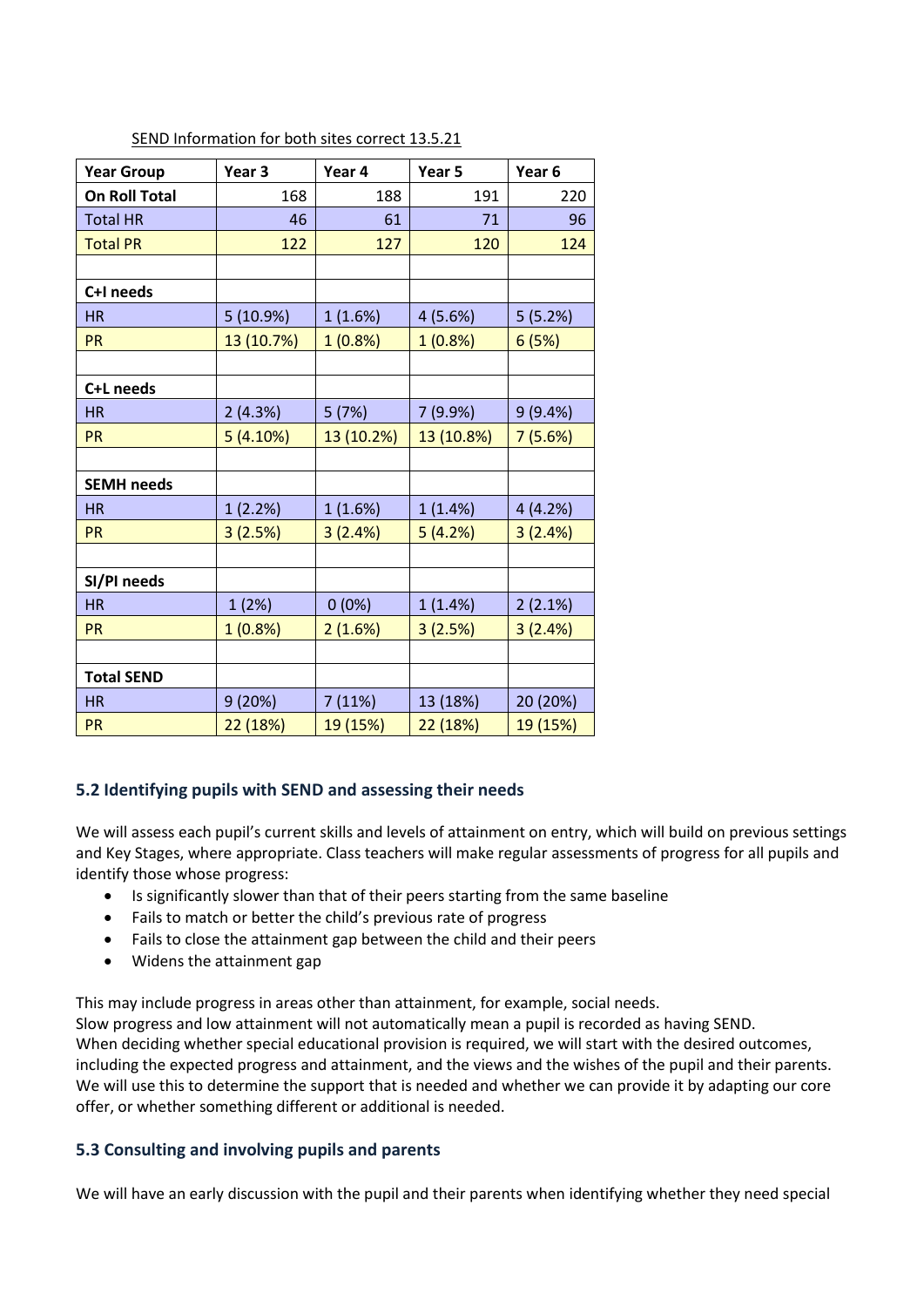educational provision. These conversations will make sure that:

- Everyone develops a good understanding of the pupil's areas of strength and difficulty
- We take into account the parents' concerns
- Everyone understands the agreed outcomes sought for the child
- Everyone is clear on what the next steps are

We will formally notify parents when it is decided that a pupil will receive SEND support.

#### **5.4 Assessing and reviewing pupils' progress towards outcomes**

We will follow the graduated approach and the four-part cycle of **assess, plan, do, review**. The class teacher will work with the SENDCO to carry out a clear analysis of the pupil's needs. This will draw on:

- The teacher's assessment and experience of the pupil
- Their previous progress and attainment or behaviour
- Other teachers' assessments, where relevant
- The individual's development in comparison to their peers and national data
- The views and experience of parents
- The pupil's own views
- Advice from external support services, if relevant

The assessment will be reviewed regularly.

All teachers and support staff who work with the pupil will be made aware of their needs, the outcomes sought, the support provided, and any teaching strategies or approaches that are required. We will regularly review the effectiveness of the support and interventions and their impact on the pupil's progress.

#### **5.5 Supporting pupils moving between phases and preparing for adulthood**

We will share information with the school or other setting the pupil is moving to. We will agree with parents and pupils which information will be shared as part of this.

Some children with SEND may benefit from an 'enhanced transition'. We may schedule additional visits to their next setting and carry out additional preparation for transition within school.

#### **5.6 Our approach to teaching pupils with SEND**

Teachers are responsible and accountable for the progress and development of all the pupils in their class. High-quality teaching is our first step in responding to pupils who have SEND. This will be differentiated for individual pupils.

We will also provide the following interventions:

- BRP (Better Reading Partners)
- Reading Inference
- Precision Teaching
- Numbers Count
- First Class at Number/ Success @Arithmetic
- Letters and Sounds Phonics Intervention
- Read Write Inc. Phonics Intervention
- Social Communication Intervention
- Busy Hands (OT programme to develop fine motor skills needed for handwriting)
- Lego Therapy
- Sensory Circuits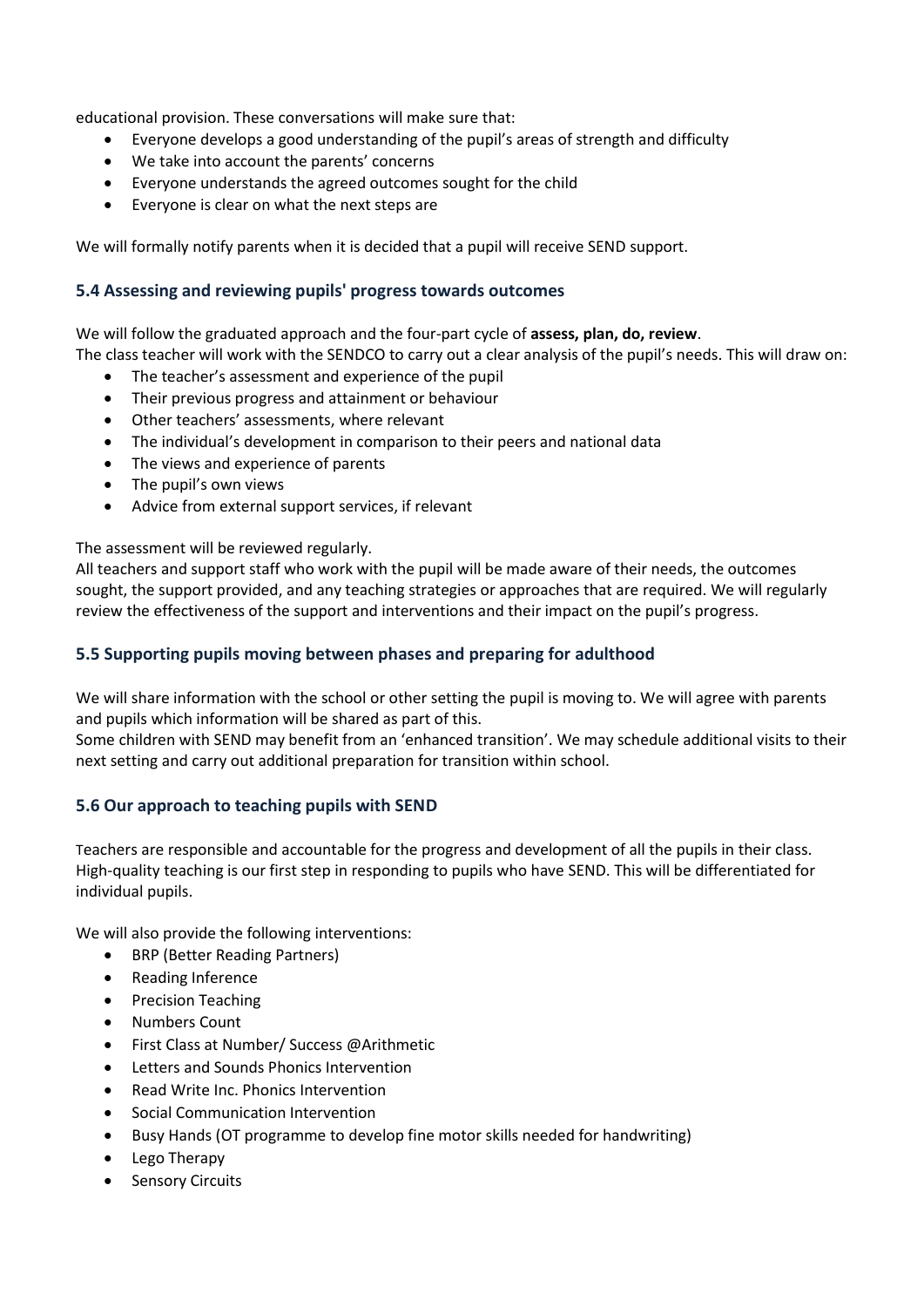Narrative Intervention

#### **5.7 Adaptations to the curriculum and learning environment**

We make the following adaptations to ensure all pupils' needs are met:

- Differentiating our curriculum to ensure all pupils are able to access it, for example, by grouping, 1:1 work, teaching style, content of the lesson, etc.
- Adapting our resources and staffing
- Using recommended aids, such as laptops, coloured overlays, visual timetables, larger font, etc.
- Differentiating our teaching, for example, giving longer processing times, pre-teaching of key vocabulary, reading instructions aloud, etc.

#### **5.8 Additional support for learning**

- We have learning support assistants who are trained to deliver the interventions named above when pupils are highlighted through progress meetings within year groups.
- Learning support assistants may also support pupils on a 1:1 basis as necessary.

#### **5.11 Evaluating the effectiveness of SEN provision**

We evaluate the effectiveness of provision for pupils with SEND by:

- Reviewing pupils' individual progress towards their targets created in SEND action planning meetings each term
- Reviewing the impact of interventions after a period of weeks dependent on the individual intervention. For example, the 'Numbers Count' intervention runs for 10 weeks
- Using pupil questionnaires
- Monitoring by the Inclusion Managers and Heads of School
- Using provision maps to measure progress
- Holding annual reviews for pupils with EHC plans

#### **5.12 Enabling pupils with SEN to engage in activities available to those in the school who do not have SEN**

- All of our extra-curricular activities and school visits are available to all our pupils, including our beforeand after-school clubs
- All pupils are encouraged to go on our residential trip(s)
- All pupils are encouraged to take part in sports day/school plays/special educational workshops, etc.
- No pupil is ever excluded from taking part in these activities because of their SEND or disability

#### **5.13 Support for improving emotional and social development**

- We provide learning mentors to support pupils to improve their emotional and social development alongside the SENCo's. There are various methods, interventions and packages offered including:
- 'Meet and greet' and check in time built into school day if needed.
- Interventions targeting specific emotions such as anxiety or anger.
- PHSE lessons and curriculum assemblies.
- Pets as Therapy support in school.
- Social Communication Interventions
- Use of Just Right to help children identify their emotions and use strategies to remain green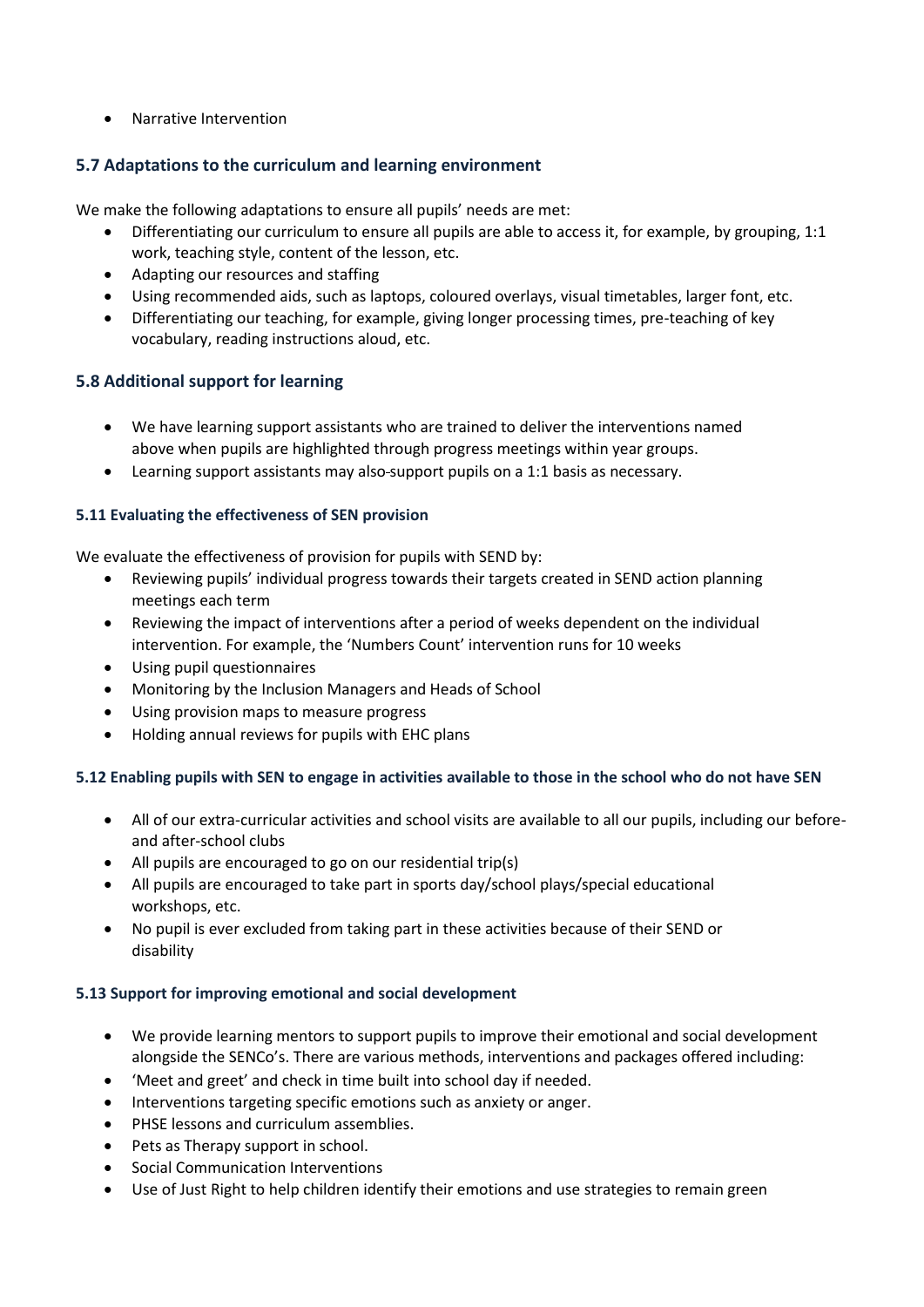(ready to learn).

- Adopter's forum-a regular opportunity for parents and carers to support each other.
- [Safety Net Educational Charity intervention](https://www.safety-net.org.uk/) to build wellbeing and assertiveness.

We have a zero-tolerance approach to bullying. (Please see HJS Anti-Bullying Policy)

#### **5.14 Working with other agencies**

At Hove Juniors we worked with a variety of external service providers including:

#### **Brighton and Hove Inclusion Support Service (BHISS)**

Hove Junior School is supported by the Brighton and Hove Inclusion Support Service (BHISS). We receive advice from this service on the most appropriate strategies to adopt with our children. Specialist teachers visit our children and meet with teachers, parents and school staff, as directed by Inclusion Leaders. Priorities are decided at termly planning meetings.

The BHISS team includes:

- SEMH specialist teachers
- Literacy support Service
- Language and communication team (Including Autism)
- Primary Mental Health Workers
- Sensory Needs Team
- Educational Psychologists

#### **EMAS**

The Ethnic Minority Achievement Service (EMAS) offer a flexible and tailored service which is able to respond to the diverse and changing demands of the English as an Additional Language population in private, voluntary and independent Pre-schools and nurseries and also in primary and secondary schools across the city. EMAS offer a flexible provision, incorporating bilingual assistant and/or teaching support, as well as advisory input and training. Support can be arranged according to individual school's needs.

#### **Safety Net**

Safety Net is an educational charity who work with children, families, schools and neighbourhoods to build communities where children know they have a right to feel safe and supported and adults are aware of how to act protectively to protect children from harm. A lot of the work that Safety Net do is based around the principles of **Protective [Behaviours](https://www.safety-net.org.uk/protective-behaviours/)**, a safety awareness and resilience building programme which helps children to recognise any situation where they feel worried or unsafe.

#### **5.15 Complaints about SEN provision**

Complaints about SEND provision in our school should be made to the Executive Head teacher in the first instance. They will then be referred to the school's complaints policy.

The parents of pupils with disabilities have the right to make disability discrimination claims to the first-tier SEND tribunal if they believe that our school has discriminated against their children. They can make a claim about alleged discrimination regarding:

- Exclusions
- Provision of education and associated services
- Making reasonable adjustments, including the provision of auxiliary aids and services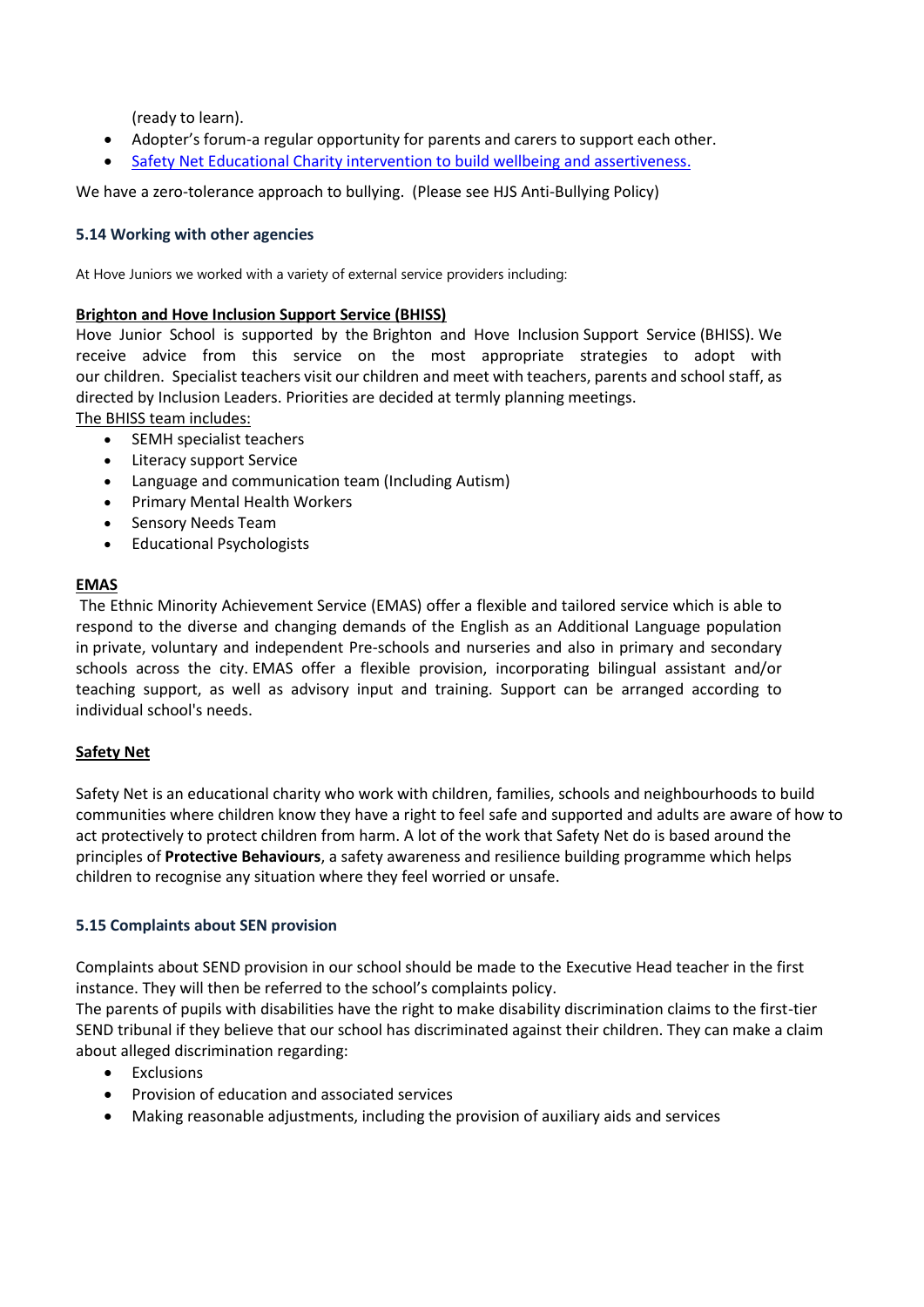#### **5.16 Contact details of support services for parents of pupils with SEN**

#### **5.17 Contact details for raising concerns**

As the parent or carer of your child, you are in the best position to know your child and if you have concerns around their attainment in any area of the school your child's class teacher and their phase leader is your first point of liaison. You can contact them directly to organise a meeting.

Class Teachers are responsible for:

- The learning of all the children in their class and the delivery of all National Curriculum subjects
- Planning for all children
- Liaising with the Inclusion team [inclusionteam@hovejun.brighton-hove.sch.uk](http://inclusionteam@hovejun.brighton-hove.sch.uk/)
- Monitoring, reviewing and setting targets for identified children at both School Support and School Support Plus
- Reviewing individual plans in consultation with relevant parties
- Supporting children to take an active role in setting and reviewing their own targets, whenever possible
- Contributing to behaviour programmes
- Liaising with parents/carers of pupils on the SEND register and with a statement of SEND of EHCP
- The day-to-day direction of Learning support Assistants working with children who require additional support in their classroom
- Planning and coordinating individual timetables and individual programmes for pupils with a statement for SEND or EHCP with support from the SENCo.

Following on from this initial meeting, a further meeting may be arranged between parent / carer and a member of the Inclusion Team. The roles within the Inclusion team are outlined in our SEND policy.

## **5.18 The local authority local offer**

Our contribution to the local offer is: *<https://www.brighton-hove.gov.uk/content/children-and-education/local-offer/hove-junior-school>*

Our local authority's local offer is published here: <https://www.brighton-hove.gov.uk/special-educational-needs-and-disabilities>

# **6. Monitoring arrangements**

This policy and information report will be reviewed by Charlotte Wallace and Mandy Stewart **every year**. It will also be updated if any changes to the information are made during the year. It will be approved by the governing board.

# **7. Links with other policies and documents**

This policy links to our policies on:

- **•** Accessibility
- **•** Behaviour